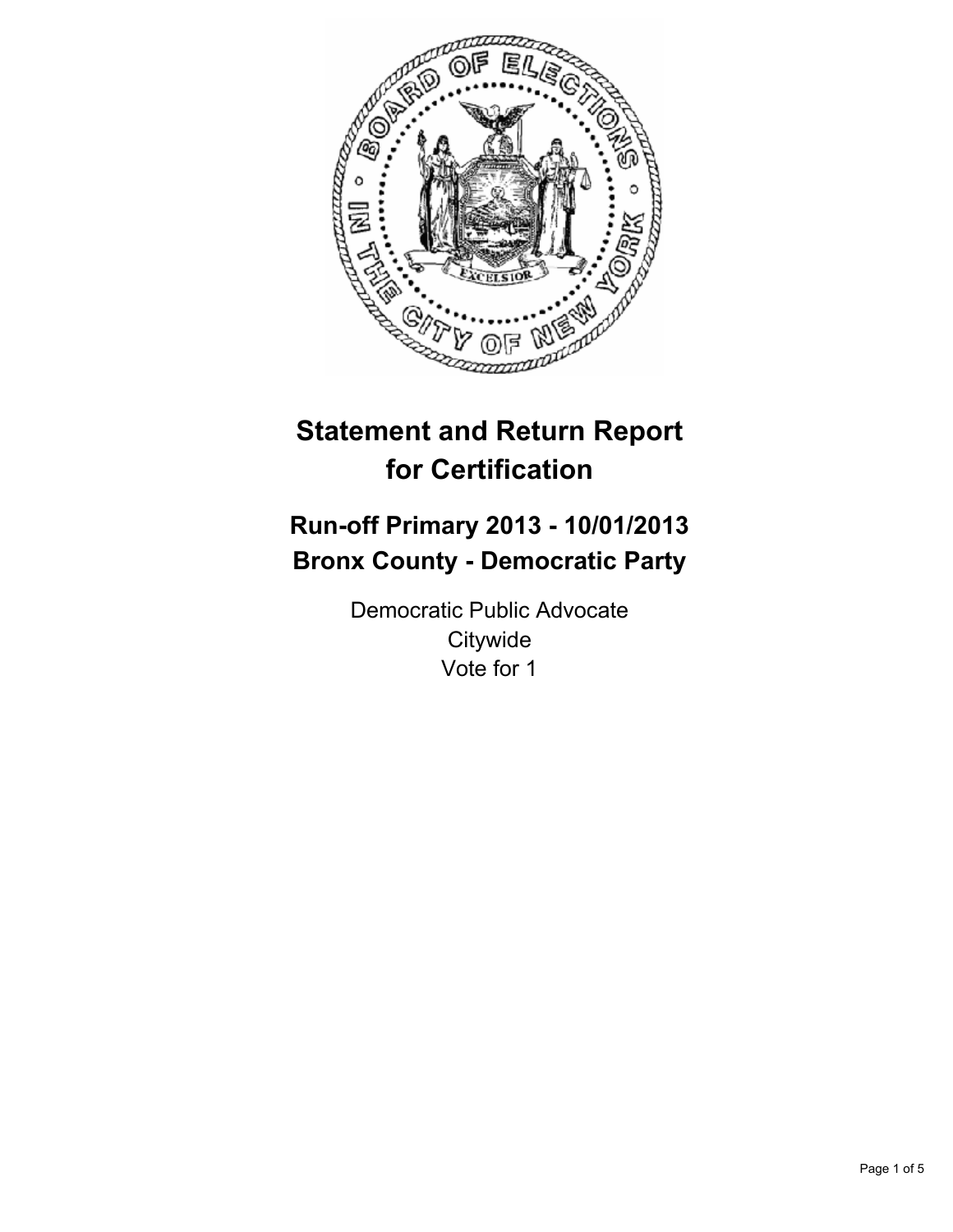

## **Assembly District 77**

| <b>EMERGENCY</b>     | 0        |
|----------------------|----------|
| ABSENTEE/MILITARY    | 133      |
| <b>FEDERAL</b>       | 0        |
| SPECIAL PRESIDENTIAL | $\Omega$ |
| AFFIDAVIT            | 12       |
| <b>LETITIA JAMES</b> | 1,324    |
| DANIEL SQUADRON      | 304      |
| <b>Total Votes</b>   | 1.628    |

## **Assembly District 78**

| <b>EMERGENCY</b>     | 5     |
|----------------------|-------|
| ABSENTEE/MILITARY    | 100   |
| <b>FEDERAL</b>       | 0     |
| SPECIAL PRESIDENTIAL | 0     |
| AFFIDAVIT            | 12    |
| LETITIA JAMES        | 818   |
| DANIEL SQUADRON      | 398   |
| <b>Total Votes</b>   | 1,216 |

## **Assembly District 79**

| <b>EMERGENCY</b>     | 0     |
|----------------------|-------|
| ABSENTEE/MILITARY    | 138   |
| <b>FEDERAL</b>       | 0     |
| SPECIAL PRESIDENTIAL | 0     |
| <b>AFFIDAVIT</b>     | 21    |
| <b>LETITIA JAMES</b> | 1,674 |
| DANIEL SQUADRON      | 312   |
| <b>Total Votes</b>   | 1,986 |

#### **Assembly District 80**

| <b>Total Votes</b>          | 2,028 |
|-----------------------------|-------|
| DANIEL SQUADRON             | 732   |
| <b>LETITIA JAMES</b>        | 1,296 |
| AFFIDAVIT                   | 14    |
| <b>SPECIAL PRESIDENTIAL</b> | 0     |
| <b>FEDERAL</b>              | 0     |
| ABSENTEE/MILITARY           | 244   |
| <b>EMERGENCY</b>            | 14    |

## **Assembly District 81**

| <b>EMERGENCY</b>     | 5        |
|----------------------|----------|
| ABSENTEE/MILITARY    | 278      |
| <b>FEDERAL</b>       | $\Omega$ |
| SPECIAL PRESIDENTIAL | 0        |
| AFFIDAVIT            | 15       |
| <b>LETITIA JAMES</b> | 1,540    |
| DANIEL SQUADRON      | 2,519    |
| <b>Total Votes</b>   | 4.059    |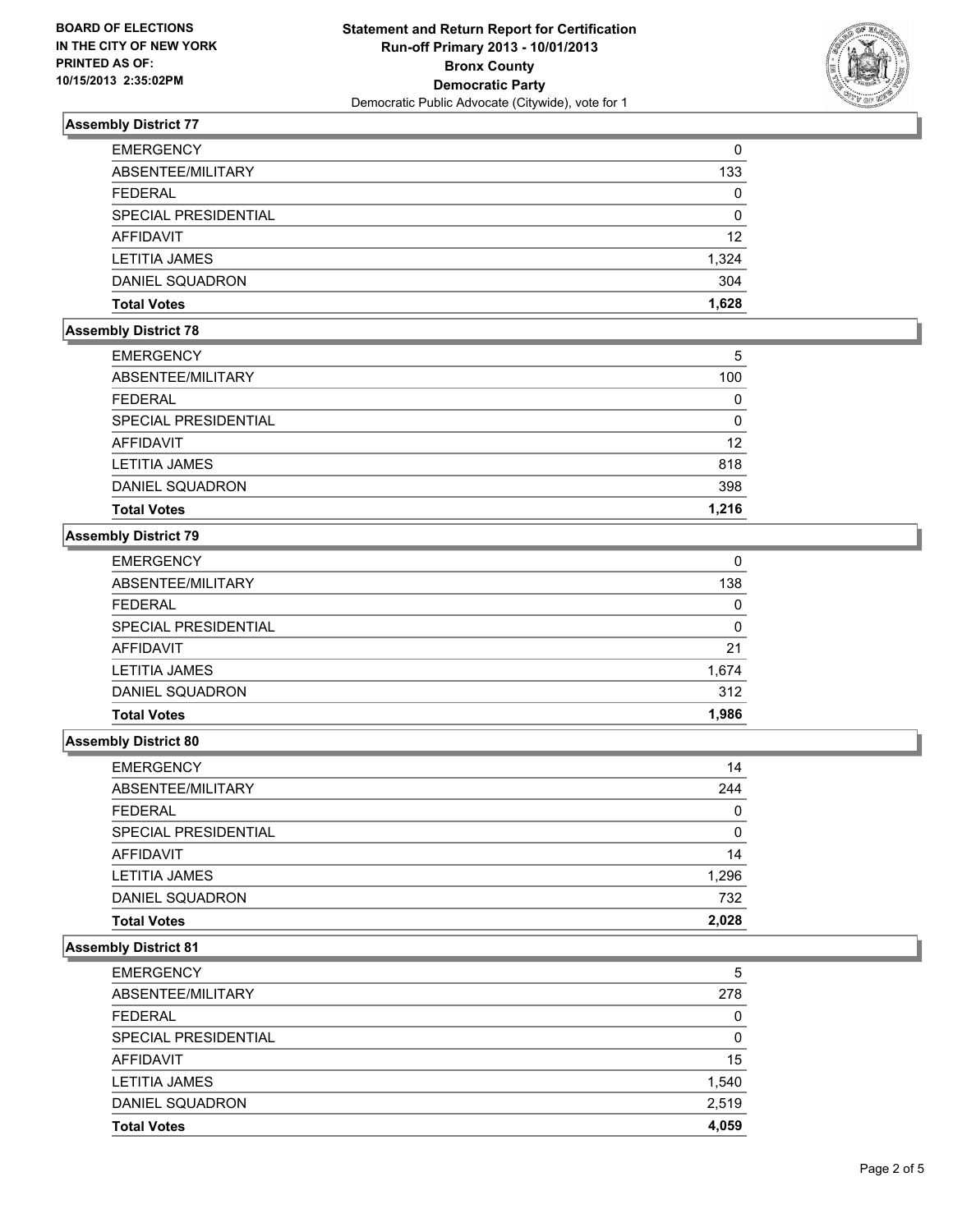

## **Assembly District 82**

| <b>EMERGENCY</b>     | 14       |
|----------------------|----------|
| ABSENTEE/MILITARY    | 153      |
| <b>FEDERAL</b>       | 0        |
| SPECIAL PRESIDENTIAL | $\Omega$ |
| AFFIDAVIT            | 21       |
| <b>LETITIA JAMES</b> | 2,379    |
| DANIEL SQUADRON      | 951      |
| <b>Total Votes</b>   | 3.330    |

## **Assembly District 83**

| <b>EMERGENCY</b>       | 17    |
|------------------------|-------|
| ABSENTEE/MILITARY      | 180   |
| <b>FEDERAL</b>         | 0     |
| SPECIAL PRESIDENTIAL   | 0     |
| AFFIDAVIT              | 14    |
| LETITIA JAMES          | 2,486 |
| <b>DANIEL SQUADRON</b> | 323   |
| <b>Total Votes</b>     | 2,809 |

## **Assembly District 84**

| <b>EMERGENCY</b>     | 11    |
|----------------------|-------|
| ABSENTEE/MILITARY    | 75    |
| <b>FEDERAL</b>       | 0     |
| SPECIAL PRESIDENTIAL | 0     |
| AFFIDAVIT            | 10    |
| <b>LETITIA JAMES</b> | 1,040 |
| DANIEL SQUADRON      | 406   |
| <b>Total Votes</b>   | 1.446 |

#### **Assembly District 85**

| <b>Total Votes</b>          | 1.504 |
|-----------------------------|-------|
| DANIEL SQUADRON             | 256   |
| <b>LETITIA JAMES</b>        | 1,248 |
| AFFIDAVIT                   | 15    |
| <b>SPECIAL PRESIDENTIAL</b> | 0     |
| <b>FEDERAL</b>              | 0     |
| ABSENTEE/MILITARY           | 88    |
| <b>EMERGENCY</b>            |       |

## **Assembly District 86**

| <b>EMERGENCY</b>     | 2     |
|----------------------|-------|
| ABSENTEE/MILITARY    | 91    |
| <b>FEDERAL</b>       | 0     |
| SPECIAL PRESIDENTIAL | 0     |
| AFFIDAVIT            |       |
| <b>LETITIA JAMES</b> | 817   |
| DANIEL SQUADRON      | 298   |
| <b>Total Votes</b>   | 1.115 |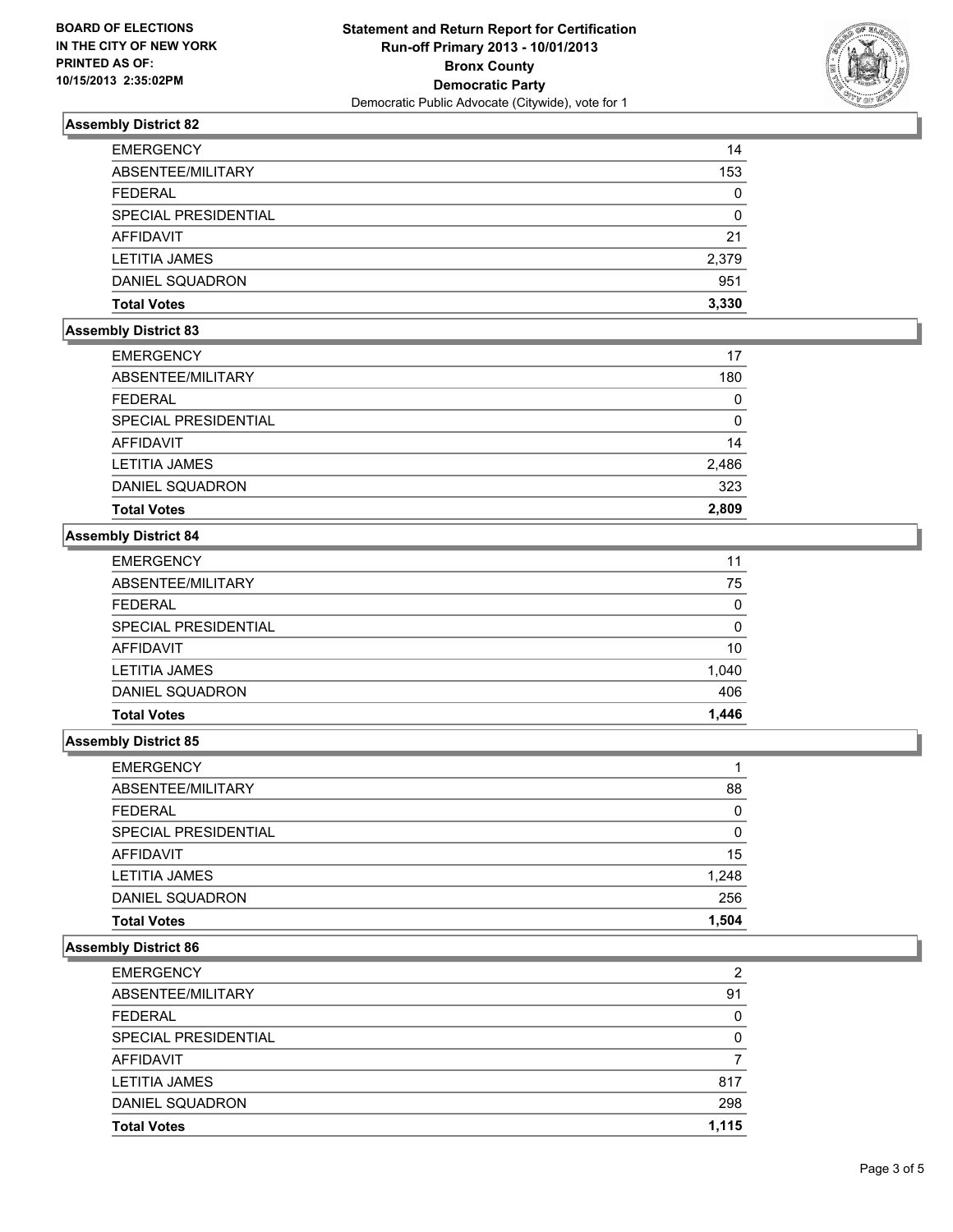

## **Assembly District 87**

| <b>Total Votes</b>   | 2.154    |
|----------------------|----------|
| DANIEL SQUADRON      | 530      |
|                      |          |
| <b>LETITIA JAMES</b> | 1,624    |
| <b>AFFIDAVIT</b>     | 15       |
| SPECIAL PRESIDENTIAL | $\Omega$ |
| <b>FEDERAL</b>       | 0        |
| ABSENTEE/MILITARY    | 95       |
| <b>EMERGENCY</b>     | 19       |